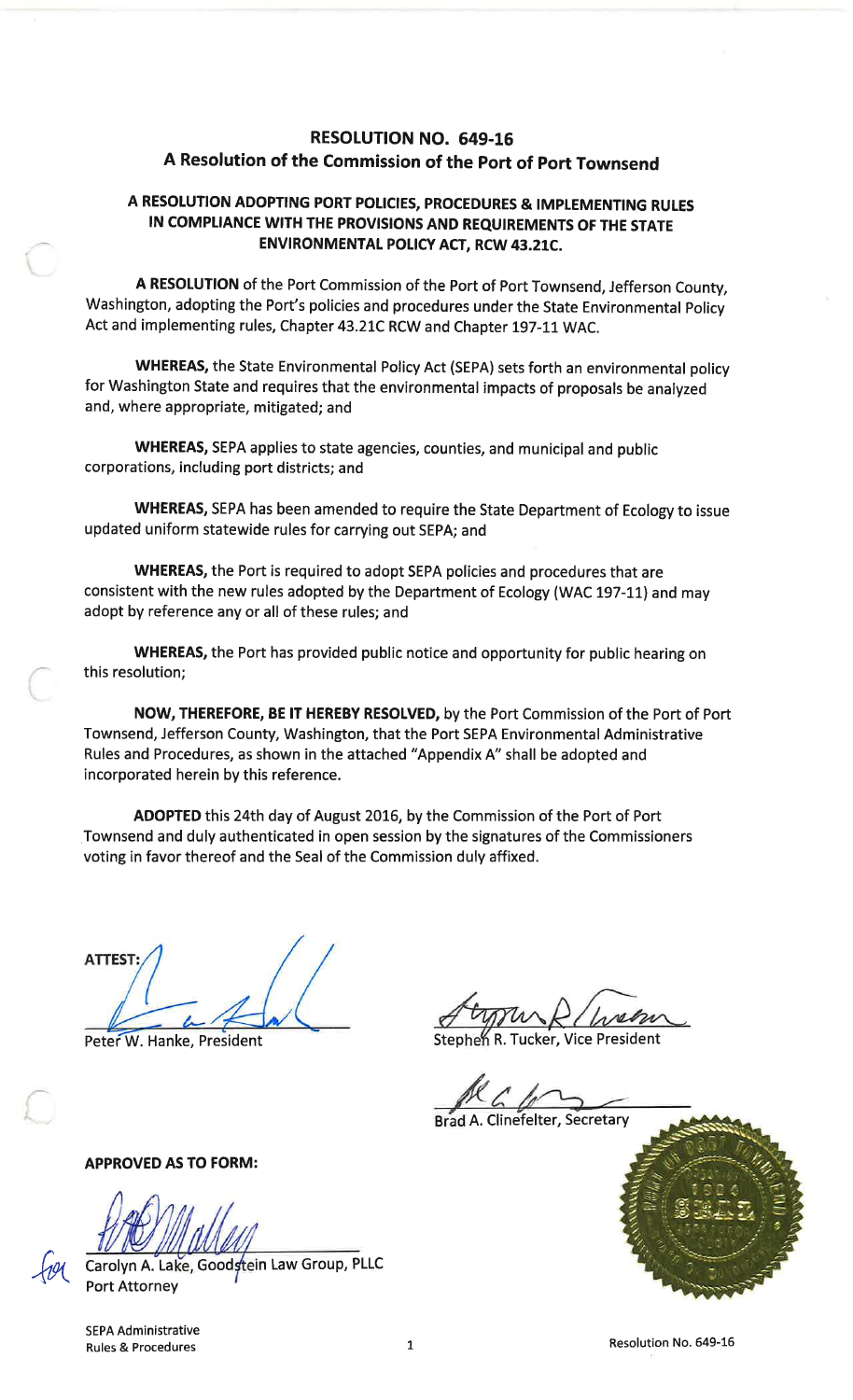## **Resolution 649‐16 APPENDIX A**

The Port SEPA Environmental Administrative Rules and Procedures set forth on pages 1‐8 of this Appendix "A" have been adopted by Resolution 649-16. Any changes or deletions will require an amendment to the Resolution.

#### **Sections:**

- 1. Adoption of SEPA rules.
- 2. Authority.
- 3. Purpose, applicability, and intent.
- 4. Environmental policy.
- 5. Additional definitions.
- 6. Timing of the SEPA process.
- 7. Public Notice.
- 8. Comments.

9. Appeals of SEPA threshold determination and adequacy of final environmental Impact statement.

- 10. Flexible thresholds for categorical exemptions.
- 11. Emergencies.
- 12. Responsibility of the Port's SEPA public information center (SEPA PIC).
- 13. Critical areas.
- 14. Lead agency Responsibilities.
- 15. Severability.
- 16. Repealer.
- 17. Effective Date.

### **Section 1. Adoption of SEPA rules.**

The Port of Port Townsend hereby adopts by reference the following sections or subsections of Chapter 197‐11 of the Washington Administrative Code ("WAC" or SEPA Rules): WAC 197‐11‐010 through 197‐11‐990, except as specifically provided herein. Where conflict exists between a permissive, optional or guidance section of the WAC adopted by reference herein and the specific local agency SEPA procedures adopted in this Resolution, the language of this Resolution shall apply. The decision on whether to apply an optional SEPA provision rests with the Responsible Official.

### **Section 2. Authority.**

The following regulations concerning environmental policies and procedures are hereby established and adopted pursuant to Washington State law, Chapter 109, Laws of 1971, Extraordinary Session (Chapter 43.21C RCW) as amended, entitled the "State Environmental Policy Act of 1971," (SEPA), and Washington State Administrative Code regulations, Chapter 197‐11, entitled "SEPA Rules."

### **Section 3. Purpose, applicability, and intent.**

3.1 The purpose of this Resolution is to provide Port policies and regulations implementing Chapter 43.21C RCW, the State Environmental Policy Act of 1971 (SEPA), which are consistent with the SEPA rules.

3.2 This Resolution is applicable to all Port of Port Townsend departments/divisions, committees, and to the Port Commission.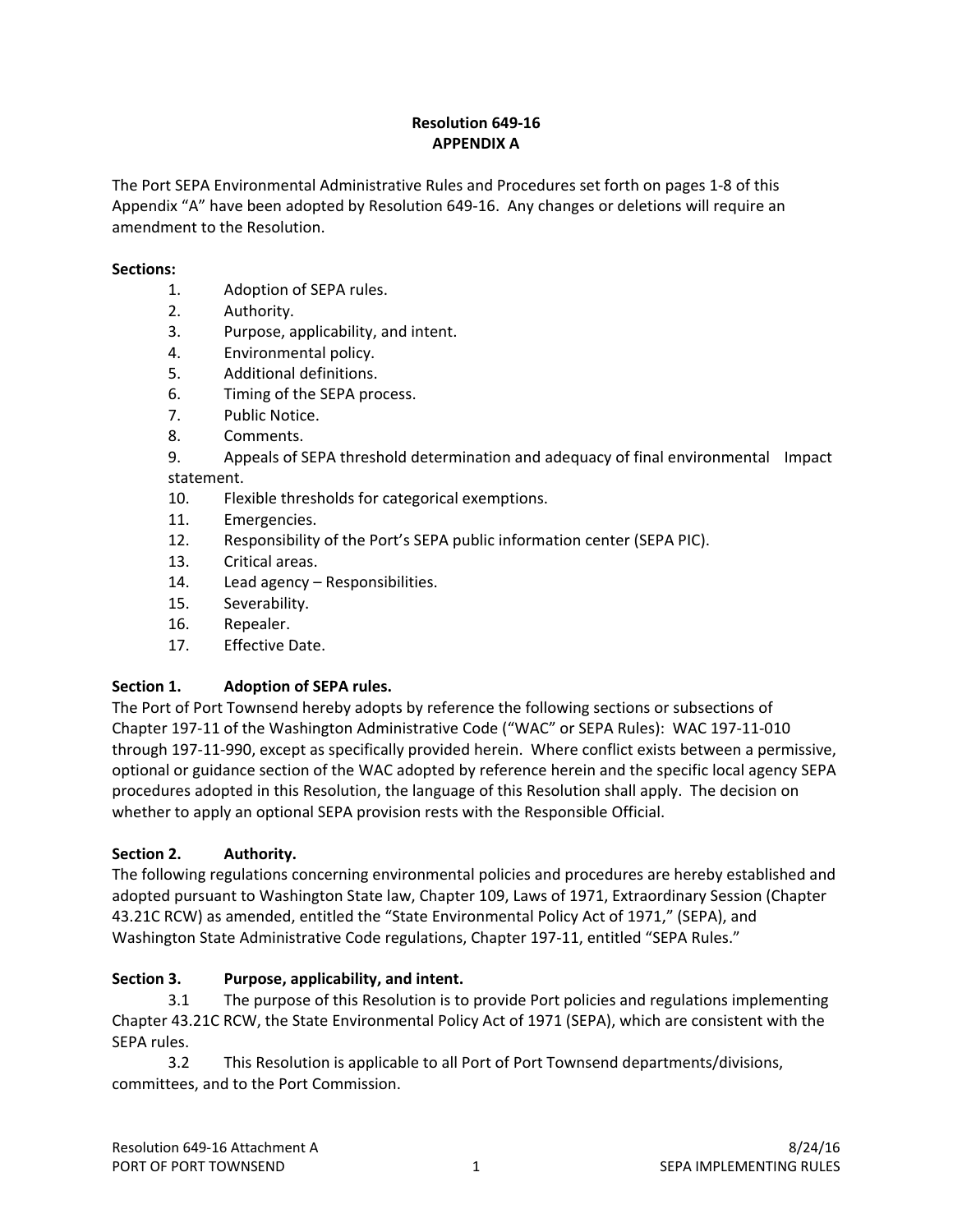3.3 The intent of this Resolution is to govern compliance by all Port departments/ divisions, committees, and the Port Commission with the procedural and substantive requirements of Chapter 43.21C RCW, the State Environmental Policy Act of 1971.

3.4 This Resolution is not intended to govern compliance by the Port with respect to the National Environmental Policy Act of 1969 (NEPA). In those situations in which the Port is required by Federal law or regulations to perform some element of compliance with NEPA, such compliance will be governed by the applicable Federal statute and regulations and not by this Resolution.

# **Section 4. Environmental policies adopted.**

The environmental policies of the Port of Port Townsend are the policies set forth in the following documents and statutes: the Port's Comprehensive Scheme of Improvements, as it is now identified and as it may be re-named and/or amended in the future, including all of its elements; the Port's Strategic Plan as it is now identified and as it may be re‐named and/or amended in the future; the Port's Rules, Regulations and Procedures as they are now identified and as they may be renamed and/or amended in the future; and Chapter 43.21C RCW.

# **Section 5. Additional definitions.**

In addition to those definitions contained within WAC 197‐11‐700, the following terms shall have the following meanings, unless the context indicates otherwise:

5.1 "Department" means any division, or organizational unit of the Port.

5.2 "SEPA Rules" means WAC Chapter 197‐11 adopted by the Department of Ecology, as it now exists and may be hereafter amended.

5.3 "Responsible Official" means the Port's Executive Director or his/her designee. The Responsible Official's duties may be delegated to appropriate staff persons, but the Responsible Official shall approve and is responsible for the Determination of Environmental Significance (i.e., "threshold determination") and determining the adequacy of an Environmental Impact Statement.

5.4 "SEPA Public Information Center" means the Port's Public Records Officer.

# **Section 6. Timing of the SEPA process.**

6.1 The SEPA process shall be integrated with Port activities at the earliest possible time to ensure that planning and decisions reflect environmental values, to avoid delays later in the process, and to seek to resolve potential environmental issues.

6.2 The Responsible Official shall prepare the threshold determination and or environmental impact statement (EIS), if required, as soon as possible after the principal features of a proposal and its environmental impacts can be reasonably identified.

6.2.1 A proposal exists when the Responsible Official is presented with a project or has a goal and is actively preparing to make a decision on one or more alternative means of accomplishing that goal and the environmental effects can be meaningfully evaluated. The fact that proposals may require future Port or other permitting approvals or environmental review shall not preclude current consideration, as long as proposed future activities are specific enough to allow some evaluation of their probable environmental impacts.

6.2.2 The environmental process shall commence upon receipt by the Responsible Official of an environmental document. The Responsible Official may also organize environmental review in phases as specified in WAC 197‐11‐ 060(5).

6.2.3 Appropriate consideration of environmental information shall be completed before the Responsible Official commits to a particular course of action (WAC 197‐11‐070).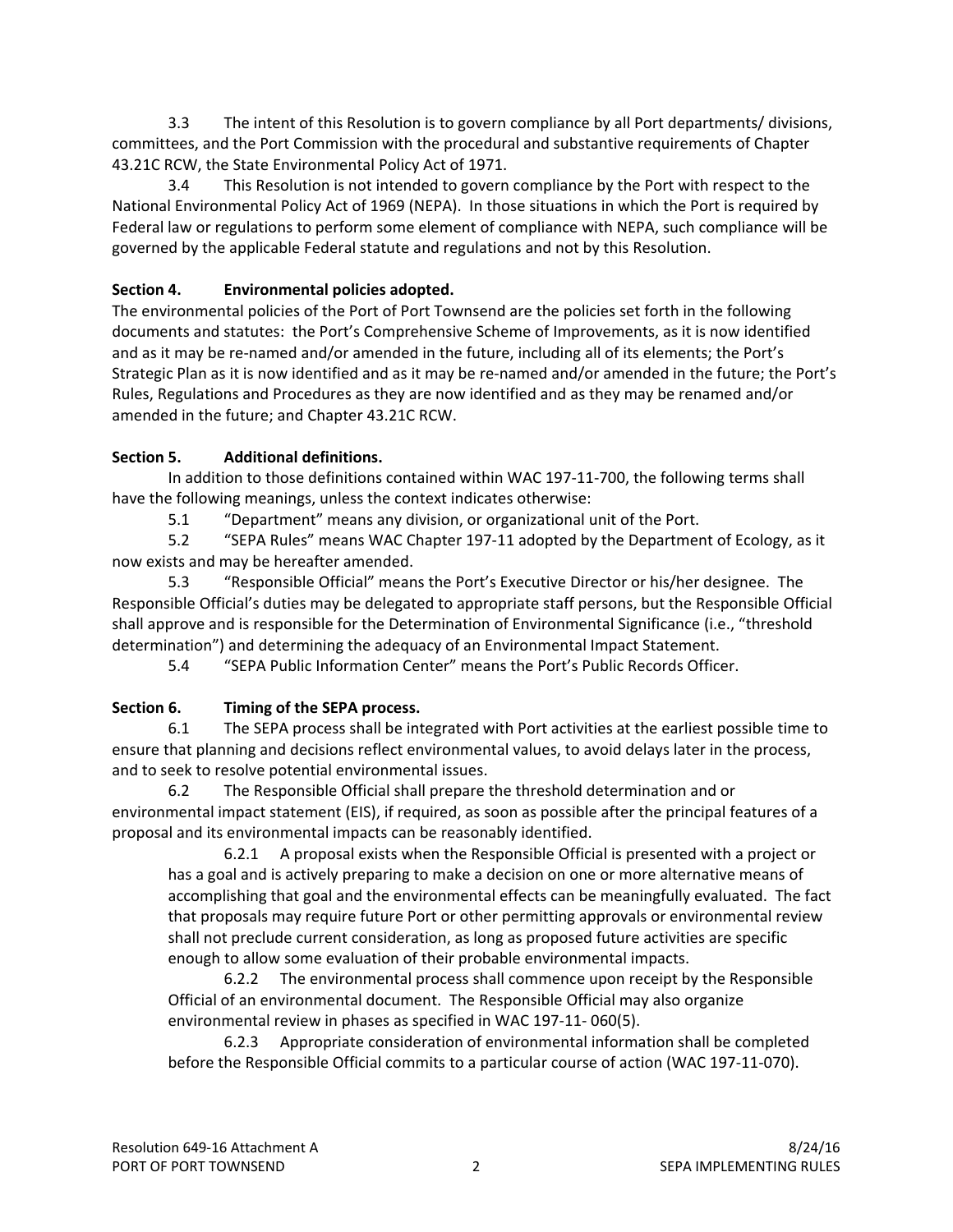#### **Section 7. Public notice.**

7.1 Reasonable Means. When notice is required pursuant to this Resolution, Chapter 197‐11 WAC, and or Chapter 43.21C.RCW, the Responsible Official must use reasonable methods to inform the public and other agencies that an environmental document is being prepared or is available and that public hearing(s), if any, will be held.

7.2 Notice Requirements.

7.2.1 Notice of the SEPA threshold environmental determination shall be published in a newspaper of general circulation within the area in which the project is located and sent via electronic mail or regular mail to the Port of Port Townsend's SEPA mailing list. The electronic or regular mailed notice shall include a copy of the determination and a copy of the SEPA checklist. The Port shall post all technical appendixes to the SEPA Checklist on the Port's website. All forms of notice described herein shall also inform recipients where the agency SEPA records are located and available.

7.2.2 If an administrative appeal is filed pursuant to Section 9 of this Resolution, notification of Commission action on the appeal and or the appeal hearing shall be mailed to the Appellants and to all parties who commented in writing to the Port's Public Records Officer on the Port's environmental determination for the proposed action.

7.2.3 Notice of determination of significance, scoping, and availability of draft and final EISs shall be published in a newspaper of general circulation within the area in which the project is located and sent to the Port of Port Townsend's SEPA mailing list. Parties who comment on a specific project's environmental determination shall receive notice of the draft and final EISs.

#### **Section 8. Comments.**

The Port's Responsible Official will respond in writing to all written comments received on a specific SEPA environmental review or determination within ten (10) calendar days after the close of the comment period. The Port's comment response may be in the form of individual responses, or responses to all or a portion of the comments addressed cumulatively. Public comments, Port comment responses, and any resulting subsequent amendments or addendums will be part of the Port's SEPA administrative record. The Port's written Response to Comments shall be an addendum pursuant to WAC 197‐11‐706. An "addendum" means an environmental document used to provide additional information or analysis that does not substantially change the analysis of significant impacts and alternatives in the existing environmental document." WAC 197‐11‐706. The Port shall ensure that its Response to Comments Addendum is publicly available, by posting the Addendum on the Port's website, and by mailing a copy to each person who submitted written comments to the Port for that specific SEPA determination. The Port's issuance of the Response to Comments Addendum will not re‐start the administrative comment or appeal period(s) pursuant to WAC 197‐11‐706.

### **Section 9. Appeals of SEPA threshold determination and adequacy of FEIS.**

9.1 Appeals. Any challenge to a SEPA threshold determination and or adequacy of final environmental impact statement (FEIS) shall be initiated by filing an Appeal and paying the appropriate fee with the Responsible Official no later than close of business twenty-one (21) calendar days following the end of the comment period for the SEPA determination. The administrative requirements for an appeal (including but not limited to format, copies required, agenda cover page, etc.) shall be administered by Staff and as set forth in the Port's SEPA Guidelines, posted on the Port's web site.

9.2 Commission, Hearing Examiner Appeal. If an appeal is filed, the Commission, at its discretion, may:

9.2.1 Elect to hear the appeal, and after a public hearing, issue a Final Decision;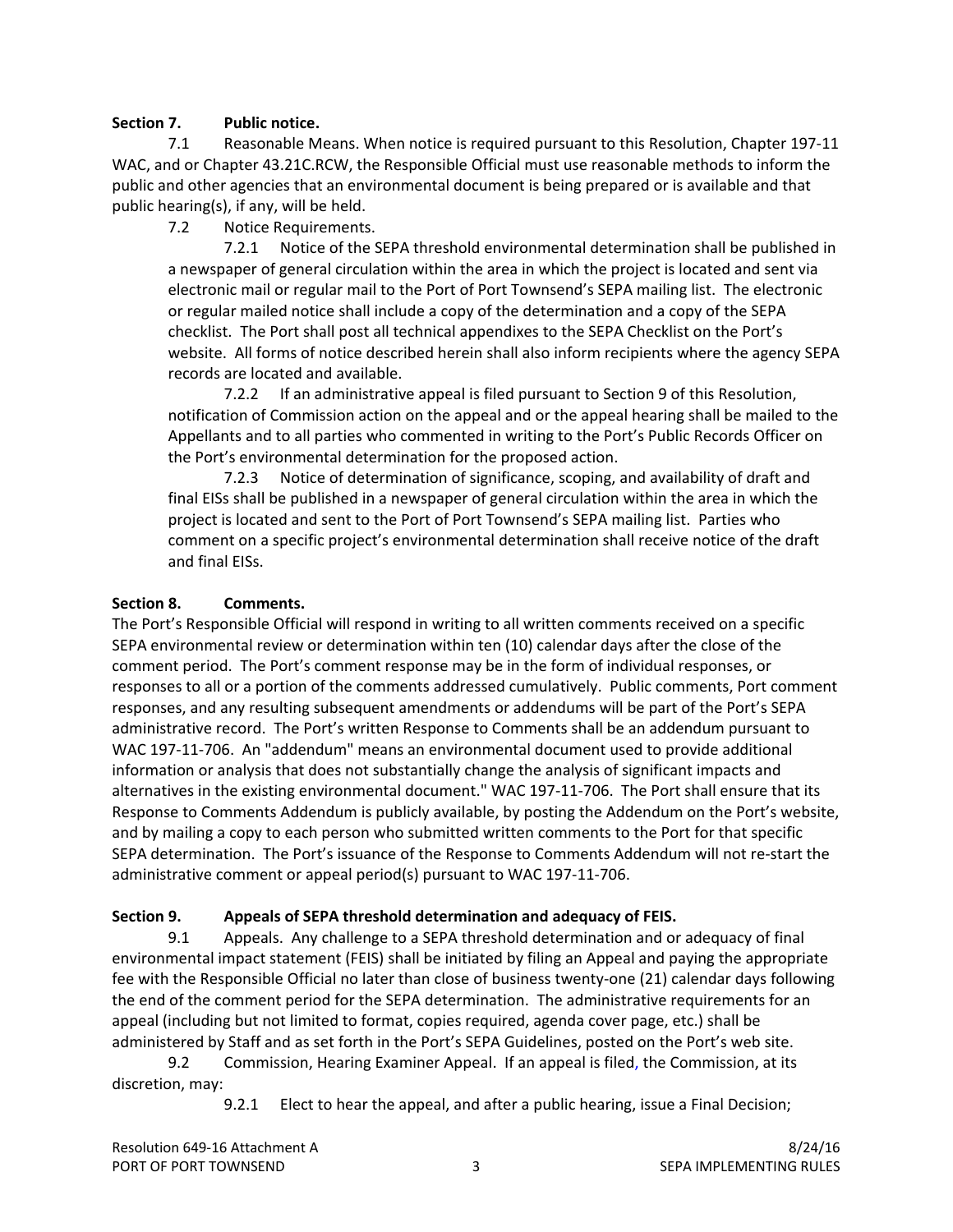9.2.2 Forward the appeal to a contract Hearing Examiner, who would hold a public hearing and issue a Final Decision; or

9.2.3 Decline to hold an administrative appeal hearing. In this case, the Decision of the Responsible Official becomes the Port's Final Decision.

The procedural decision by the Commission referred to in this Section 9.2 shall take place at a regularly scheduled Port Commission meeting, or special Commission meeting called for that purpose. The Port shall provide Appellant(s) written notice of the meeting at which the Commission will consider the appeal procedural decision. The Commission may elect to ask Appellant(s) of their preferred procedural forum for the appeal (options Section 9.2.1‐9.2.3). The Commission may consider but is not bound by Appellant(s)' expressed procedural option. That portion of the Commission meeting at which the procedural appeal option is considered by the Commission shall be a part of the Port's administrative appeal record. No substantive information may be presented or considered by the Commission at this time. The Commission's consideration of this procedural option is not an appeal hearing.

9.3 Administrative Appeal Procedures.

9.3.1 Administrative Appeal Procedure/Fee. To initiate an appeal, an Appellant must timely file a notice of appeal, fill out a SEPA Appeal form, and pay the required filing fee as set forth in the Port of Port Townsend's Fee Resolution to the Public Information Officer. The Public Information Officer shall process the appeal in accordance with the procedures set forth in this Resolution.

9.3.2 Appeal Deadlines/Standing.

i. Time Requirement. An appeal shall be filed no later than close of business twenty‐one (21) calendar days following the end of the comment period for the SEPA determination. If the last day for filing an appeal falls on a weekend day or holiday, the last day for filing shall be the next Port working day.

ii. Standing. Only parties who submitted written comments on the Port's environmental determination have standing to file an administrative appeal.

9.3.3 Content of the Appeal. The Appeal shall contain the following:

i. The name and mailing address of the Appellant(s) and the name and address of his/her/their representative, if any;

ii. The Appellant(s)' legal residence or principal place of business;

- iii. A copy of the decision, which is appealed;
- iv. The grounds upon which the Appellant(s) relies;
- v. A concise statement of the factual and legal reasons for the appeal;

vi. The specific nature and intent of the relief sought;

vii. A statement that the Appellant(s) has/have read the appeal and believes the contents to be true followed by his/her/their signature and the signature of his/her/their representative, if any. If any Appealing party is unavailable to sign, it may be signed by his/her representative;

viii. The appropriate fee; and

ix. If parties intend to file a combined appeal, all parties to be included in the appeal shall be specifically identified and all information related to the combined appeal shall be filed at one time. In all other cases, a separate appeal fee shall be required for each appeal filing.

9.3.4 Effect of the Appeal. The filing of a valid appeal of a threshold determination or adequacy of a final environmental impact statement (FEIS) shall stay the effect of such determination or adequacy of the FEIS and no major action in regard to a proposal may be taken during the pendency of an administrative appeal until a Final Decision is issued on the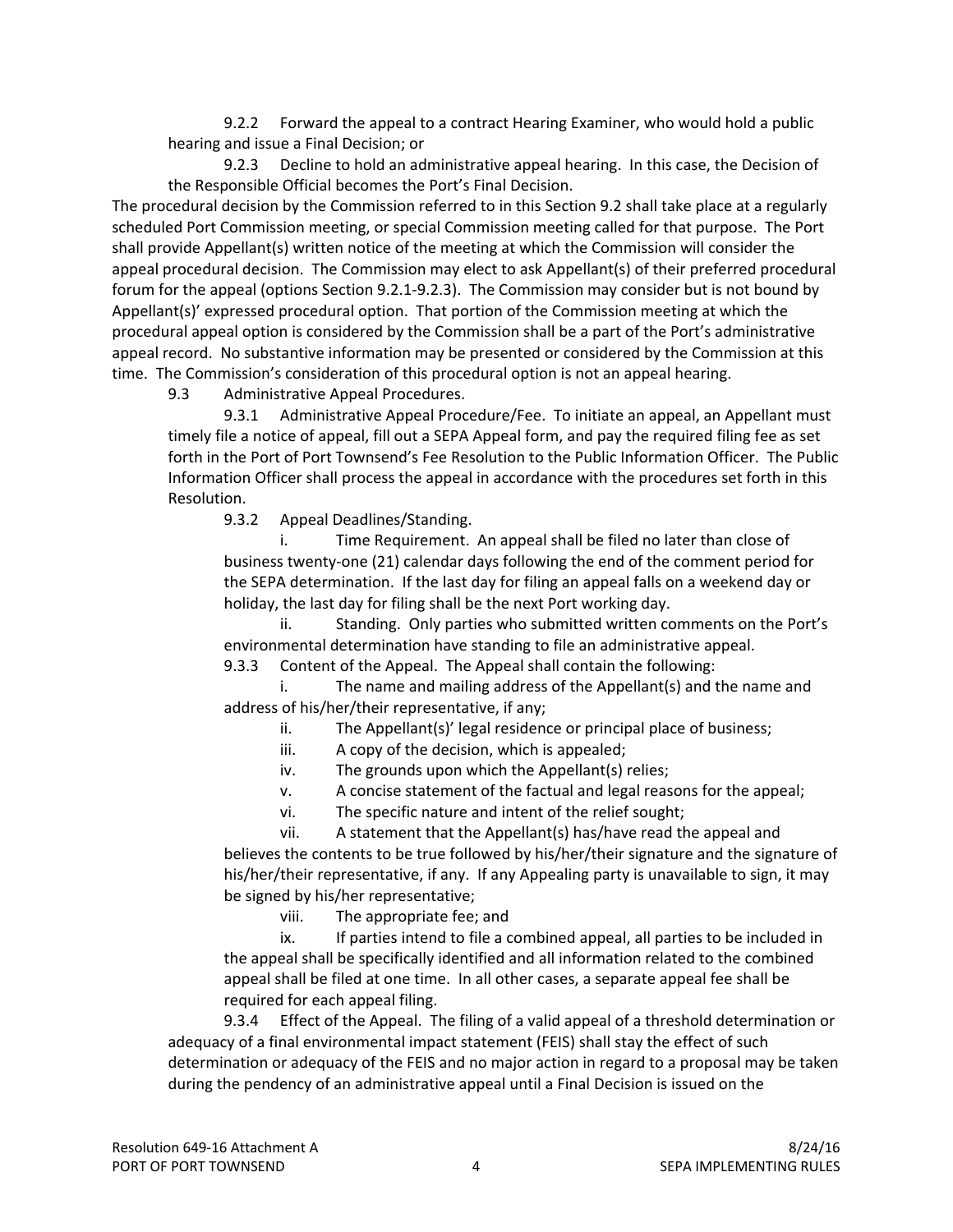administrative appeal. A decision to reverse the determination of the Responsible Official shall further stay any decision, proceedings, or actions in regard to the proposal.

9.3.5. Appeal Withdrawal. An appeal may be withdrawn, only by the appellant(s), by written statement filed with the Port's Public Records Officer. The Port's Public Records Officer shall inform the Responsible Official of the withdrawal request. If the withdrawal is requested before any action by the Commission on the appeal, the appeal shall be dismissed with prejudice by the Port Commission, and the filing fee shall be refunded.

9.4 Public Administrative Appeal Hearing.

9.4.1 Scheduling. The public hearing on an appeal presided over by either the Port Commission or Hearing Examiner, of the Responsible Official's Final Decision, shall be expeditiously scheduled upon receipt of a valid appeal. The public hearing shall be conducted in accordance with the procedures described herein.

9.4.2 Appellant Materials. Any written materials or exhibits an Appellant wishes to be considered at the public hearing shall be delivered to the Port offices during normal working hours not less than ten (10) calendar days prior to the public hearing. These Appellant materials shall be part of the Port's administrative appeal record.

9.4.3 Port Materials. The Port's written materials or exhibits and response to an appeal must be provided to presiding entity (either the Hearing Examiner or the Port Commission), and Appellant, not less than five (5) calendar days prior to the public hearing. These Port materials shall be part of the Port's administrative appeal record.

9.4.4. Testimony at Appeal Hearing. Testimony shall be limited to Appellants' and the Port's Representative and their respective witnesses only.

9.4.5 Standard of Review. The Commission or Hearing Examiner may affirm the decision of the Responsible Official or the adequacy of the environmental impact statement, or remand the case for further information; or may reverse the decision. Reversal of the decision shall be based on a Hearing Examiner or Commission determination that the administrative findings, inferences, conclusions, or decisions are:

i. In violation of constitutional provisions as applied; or

ii. The decision is outside the statutory authority or jurisdiction of the Port;

iii. The Responsible Official has engaged in unlawful procedure or decision‐ making process, or has failed to follow a prescribed procedure; or

iv. In regard to challenges to the appropriateness of the issuance of a determination of non‐significance (DNS), clearly erroneous in view of the public policy of the Act (SEPA); or

v. In regard to challenges to the adequacy of an EIS shown to be inadequate employing the "rule of reason."

9.4.6 Evidence – Burden of Proof. On appeal, the Appellant shall have the burden of proof, and the determination of the Responsible Official shall be presumed prima facie correct and shall be afforded substantial weight. Appeals shall be limited to the record before the Responsible Official, except as specifically provided herein.

9.4.7 Continuation of Hearing.

i. Cause. A hearing may be continued by the presiding entity (either the Port Commission or the Hearing Examiner), for the purpose of obtaining specific pertinent information relating to the project which was previously unavailable at the time of the original hearing.

or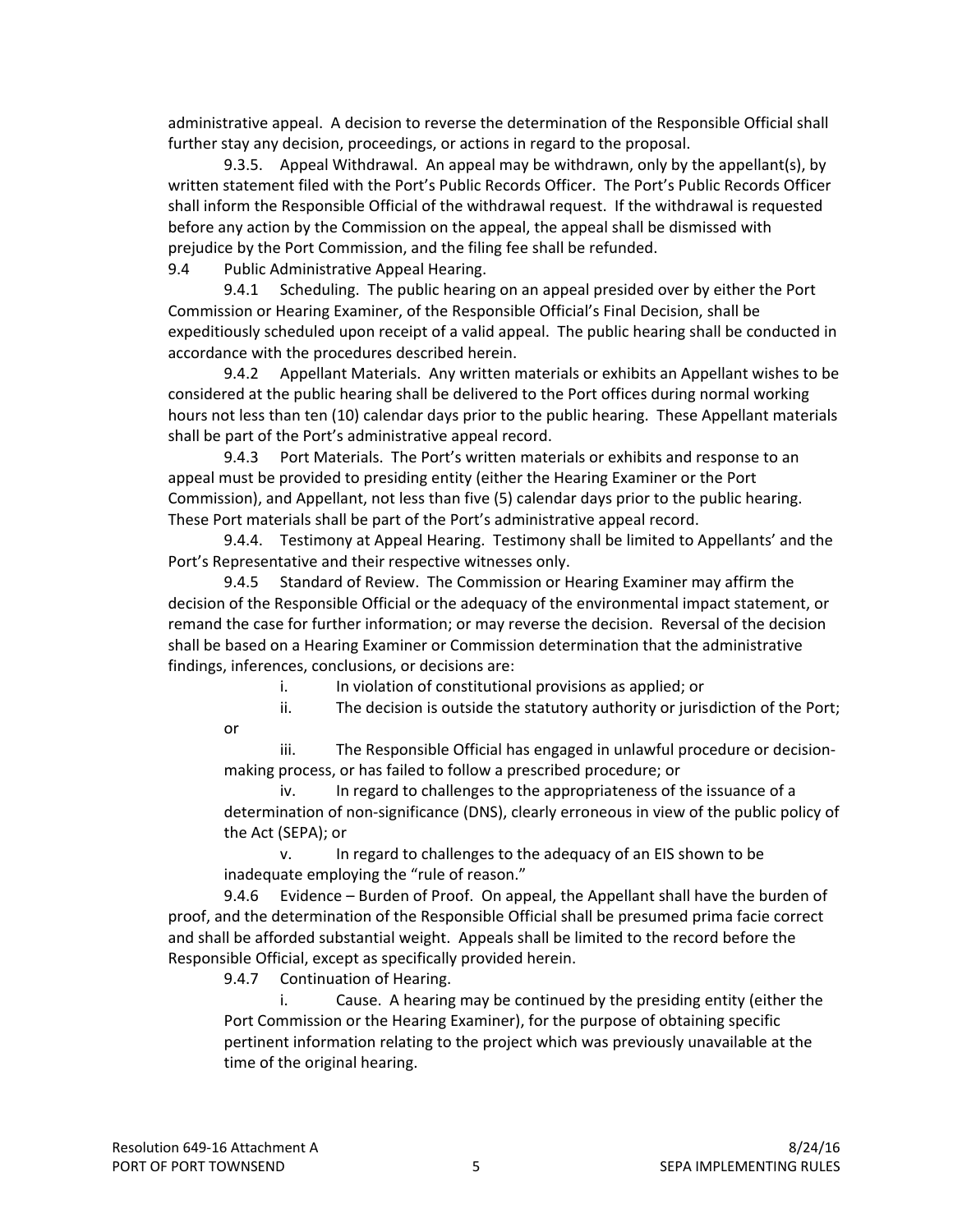ii. Notification. The presiding entity (either the Port Commission or the Hearing Examiner), shall announce the time and place of a continued hearing at the time of the initial hearing or by written notice to all parties of record.

9.4.8 Conduct of proceedings. All hearings shall be conducted in an orderly manner. The presiding entity (either the Port Commission or Hearing Examiner) shall have the authority to rule on all procedural matters, objections and motions, and power of subpoena.

9.4.9 Independent Legal Counsel. In the event the Commission elects to preside over the administrative appeal hearing, the Commission shall retain separate independent legal counsel for purpose of access to legal counsel throughout the appeal hearing process. 9.5 Port's Final Decision.

9.5.1 Written Decision of Final Appeal. At the conclusion of the administrative appeal proceeding, if any is held pursuant, the presiding entity (either the Commission or the Hearing Examiner), shall issue a written Decision.

9.5.2 Notice of Decision Where Appeal Hearing Not Held. If the Commission elects not to hold an administrative appeal hearing pursuant to 9.3.3 herein, the Responsible Official shall provide written Notice of the Commission to the Appellant(s). The date of the Notice of the Commission's decision to not hold an appeal shall be considered the date of the Port's Final Decision for purpose of Section 9.3.3.

9.5.3 Refund Where Appellant(s) Substantially Prevail. If the presiding entity (Hearing Examiner or Commission) determines in the Final Decision that Appellant(s) substantially prevailed on appeal, the appeal fee paid shall be refunded to the Appellant(s).

9.6 Appeal of Port's Final Administrative Decision.

9.6.1 Judicial Appeal. The Port's Final SEPA Decision shall be appealable to the Jefferson County Superior Court. Any court action to set aside, enjoin, review or otherwise challenge the decision of the Port shall be filed with Superior Court and served on the Port within twenty-one (21) calendar days of the date of the Port's written Final Decision pursuant to Section 9.6 unless otherwise provided by statute.

9.6.2 Standing for Judicial Appeal. Only the parties to the Port's administrative appeal may appeal to Court.

9.6.3 Costs of Preparing Administrative Record on Appeal. The costs of preparing the Port's Administrative Record for any judicial appeal shall be borne equally by the Port and Appellant(s). Appellant(s)' portion of the costs shall be paid to the Port at or prior to the date set by the Court for filing the record, and shall be a condition precedent to perfecting the appeal. At the conclusion of the judicial appeal, if the Superior Court determines that Appellant(s) substantially prevailed on appeal, the costs paid by Appellant(s) shall be refunded to the Appellant(s).

### **Section 10. Flexible thresholds for categorical exemptions.**

The Port of Port Townsend adopts the respective exempt levels for minor new construction as allowed under WAC 197-11-800(1)(c), as established by the City of Port Townsend and Jefferson County wherein the Port activity is located, as they now exist and or as amended hereafter except when undertaken wholly or partly on lands covered by water or in critical areas.

### **Section 11. Emergencies.**

Actions which must be undertaken immediately, or within a time too short to allow full compliance with this Resolution, to avoid an imminent threat to public health and safety, to prevent an imminent danger to public or private property, or to prevent an imminent threat of serious environmental degradation,